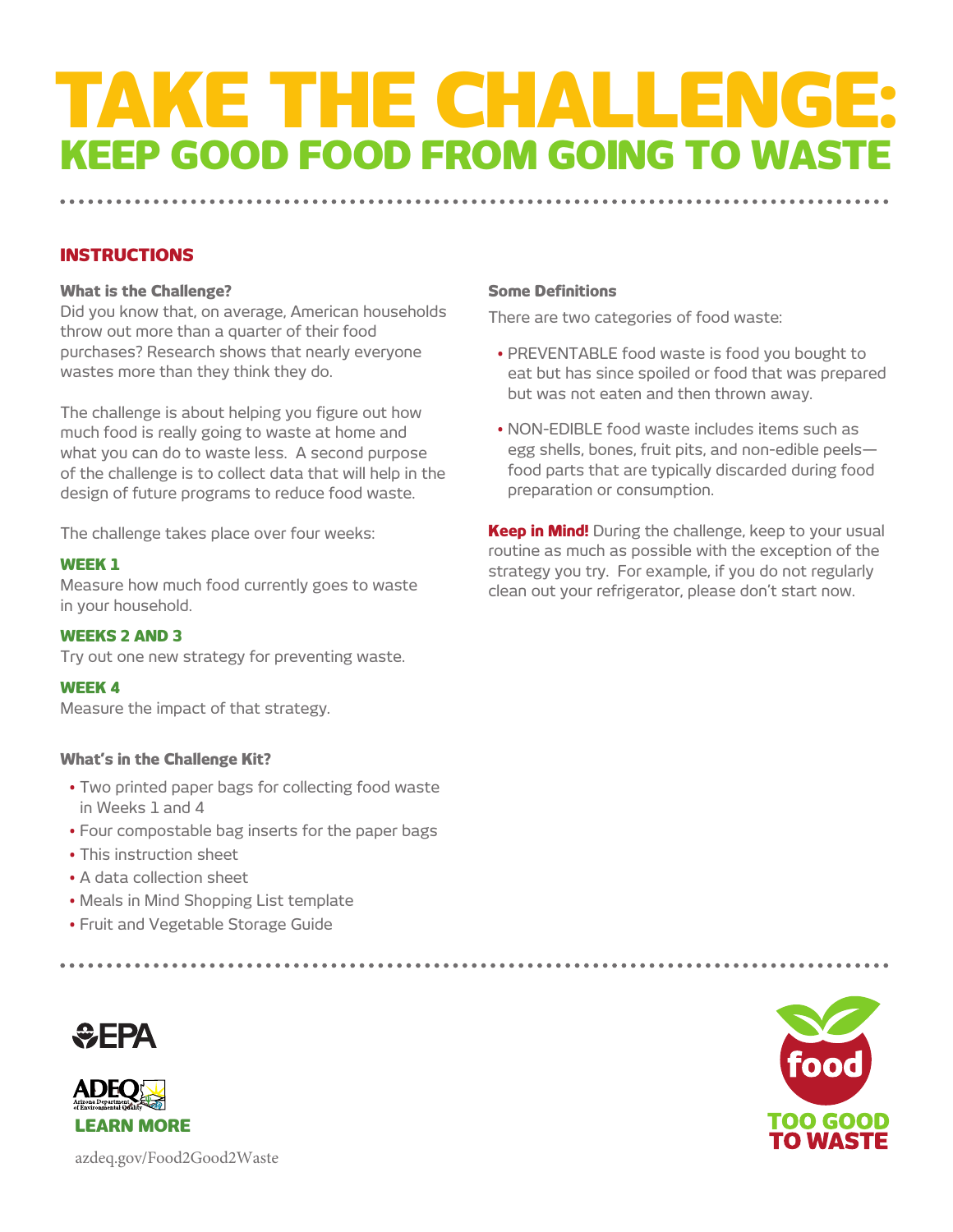

#### **WEEK 1**

- 1. Explain the challenge to members of your household and ask for their participation.
- 2. For one week, collect PREVENTABLE food waste in one of the two paper bags provided with the kit lined with a compostable bag. *(If you are concerned about leakage, then you might use a plastic bag as a second liner.)*
- 3. In a separate bag or other container (not provided), collect NON-EDIBLE food waste.
- 4. At the end of the week, weigh both bags and record the weights on the Challenge worksheet. Here's how:
	- Using a bathroom scale, first weigh yourself and jot down your weight. Then, climb onto the scale while holding the food waste bag. Subtract your weight from this second number to get the bag's weight.
	- If either bag fills before the end of 7 days, weigh the full bag and record how many days you collected food in that bag.
	- Mark how full the food waste bag got by circling a hash mark or fraction on the bag itself and record this on the Challenge worksheet.
- 5. Keep track of how many meals each person ate away from home.
- 6. At the end of the week, return your worksheet for Week 1 to [insert survey monkey url number 2 or insert email, address, etc].
- 7. If you have curbside collection of food scraps in your community, place all collected food in your cart.

#### **WEEKS 2 AND 3**

Select one of the five strategies listed below to try. Continue for a minimum of two weeks.

o **Make a shopping list with meals in mind:** This involves making a list based on how many meals you expect to eat at home before your next shopping trip. Specific directions on this strategy can be found on the meals-in-mind shopping list template.

#### o **Buy no more than you need:**

This involves buying less at a time, focusing on your immediate needs.

o **Keep fruits and vegetables fresh:**

This involves storing fruits and vegetables so they stay fresh longer. See the Fruit and Vegetable Storage Guide for specifics.

#### o **Prep now, eat later:**

This involves preparing fruit and vegetables as soon as possible, preferably post-shopping, for use later as snacks and in meals.

o **Eat older food items and leftovers first:** This involves being mindful of leftovers and old ingredients that need using up.

#### **WEEK 4**

- 1. Continue using the strategy you adopted.
- 2. Repeat the instructions for Week 1, steps 2 through 5.
- 3. Return your worksheet for Week 4 to [insert survey monkey url number 2 or insert email, address, etc].

## **THANK YOU FOR TAKING THE CHALLENGE!**



azdeq.gov/Food2Good2Waste